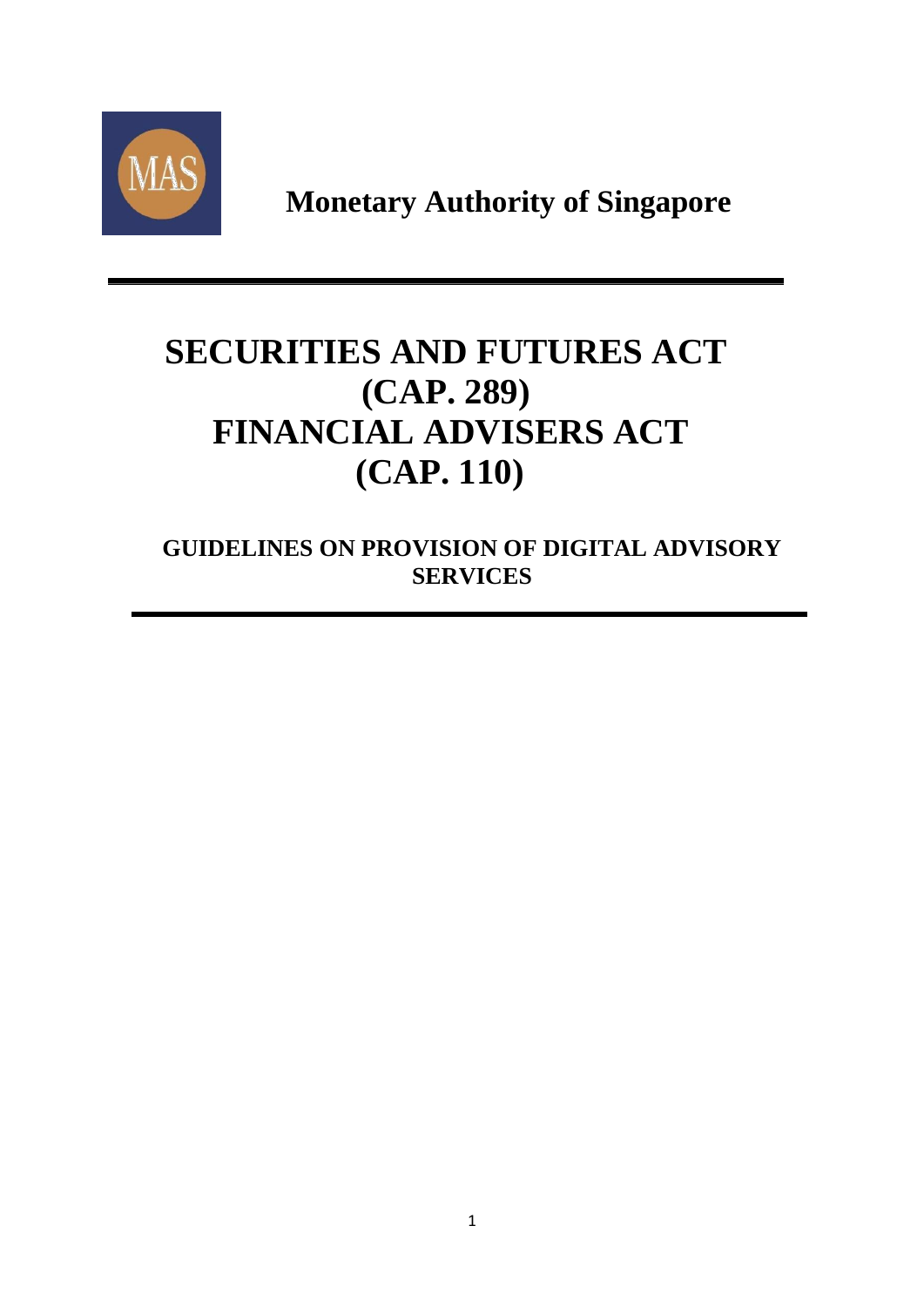## **Guidelines No : CMG-G02 Issue Date: 8 October 2018**

## **GUIDELINES ON PROVISION OF DIGITAL ADVISORY SERVICES**

| Contents                                                                                                                                                            |
|---------------------------------------------------------------------------------------------------------------------------------------------------------------------|
|                                                                                                                                                                     |
|                                                                                                                                                                     |
|                                                                                                                                                                     |
|                                                                                                                                                                     |
| Digital advisers operating as FAs: Licensing exemption for dealing in capital markets<br>products that are specified products other than OTC derivatives contracts7 |
| Digital advisers operating as FAs: Licensing exemption for fund management8                                                                                         |
| Digital advisers operating as fund managers: Track record and minimum assets under                                                                                  |
| Section II: Other Regulatory Requirements Applicable to Digital Advisers11                                                                                          |
|                                                                                                                                                                     |
|                                                                                                                                                                     |
|                                                                                                                                                                     |
|                                                                                                                                                                     |
| Prevention of money laundering and countering the financing of terrorism  14                                                                                        |
|                                                                                                                                                                     |
|                                                                                                                                                                     |
|                                                                                                                                                                     |
| Risk warning statement for overseas-listed investment products 15                                                                                                   |
|                                                                                                                                                                     |
| Exception to collecting full information under paragraph 11 of FAA-N1616                                                                                            |
|                                                                                                                                                                     |
|                                                                                                                                                                     |
|                                                                                                                                                                     |
|                                                                                                                                                                     |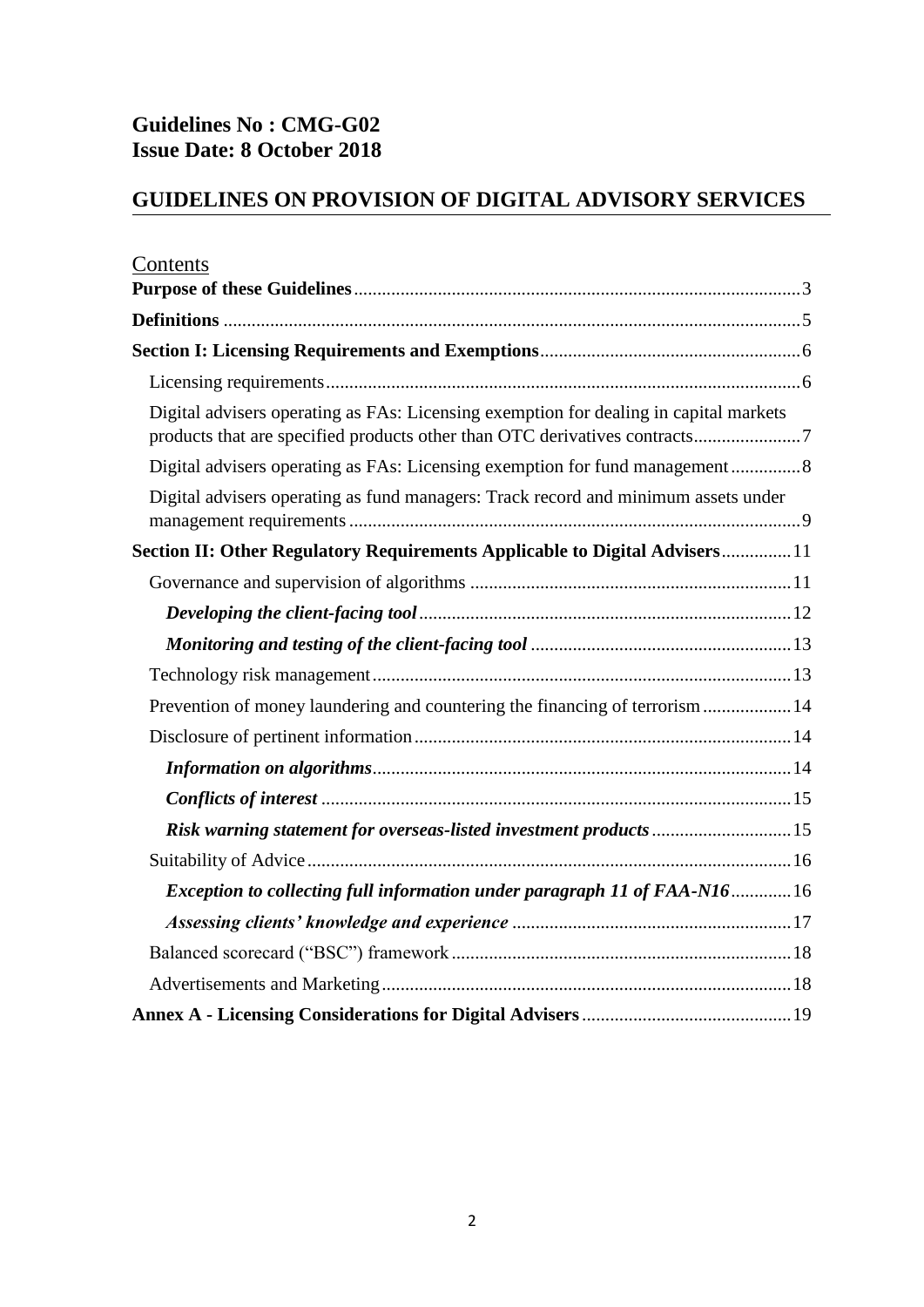#### <span id="page-2-0"></span>**Purpose of these Guidelines**

1. These Guidelines are issued pursuant to section 321 of the Securities and Futures Act (Cap. 289) ("SFA") and section 64 of the Financial Advisers Act (Cap. 110) ("FAA") (collectively, the "Acts") to provide guidance on the regulatory requirements and expectations in relation to the provision of digital advisory services.

2. These Guidelines are applicable to all financial institutions offering or seeking to offer digital advisory services in Singapore ("digital advisers"). Where certain regulatory requirements or expectations are also applicable to conventional financial advisers<sup>1</sup> ("FAs"), they are specified in the Guidelines.

3. Digital advisers (also known as robo-advisers) provide advice on investment products through direct access to automated, algorithm-based tools by clients ("client-facing tools"), with limited or no human adviser interaction. In contrast, conventional FAs may rely on similar algorithm-based tools at the back-end to help their representatives advise and service their clients.

4. The digital advisory process typically begins with the client inputting an investment amount and answering a series of questions on his risk tolerance, investment objectives and investment time horizon. The digital adviser then analyses the client's responses using algorithms and generates a recommended portfolio. If the client accepts the recommended portfolio, the digital adviser may relay the client's trade orders directly to a brokerage firm for execution. Over time, due to market movements, the client's portfolio may deviate from its original recommended asset allocation. When this happens, the digital adviser will adjust the client's investments to maintain the target asset allocation (referred to as "rebalancing"). This rebalancing of portfolios is typically automated and performed periodically.

5. Digital advisers operating in Singapore will have to be licensed for fund management, dealing in capital markets products and/or providing financial advisoryservices under the relevant Acts. The type of licensing depends on the operating model of the digital adviser. A digital adviser may also qualify for exemption from licensing, if it meets the relevant exemption provisions in the Acts. Further guidance on licensing considerations is set out in Section I of these Guidelines.

<sup>1</sup> <sup>1</sup> Conventional financial advisers refer to FA firms which use human advisers to provide financial advice on investment products to clients.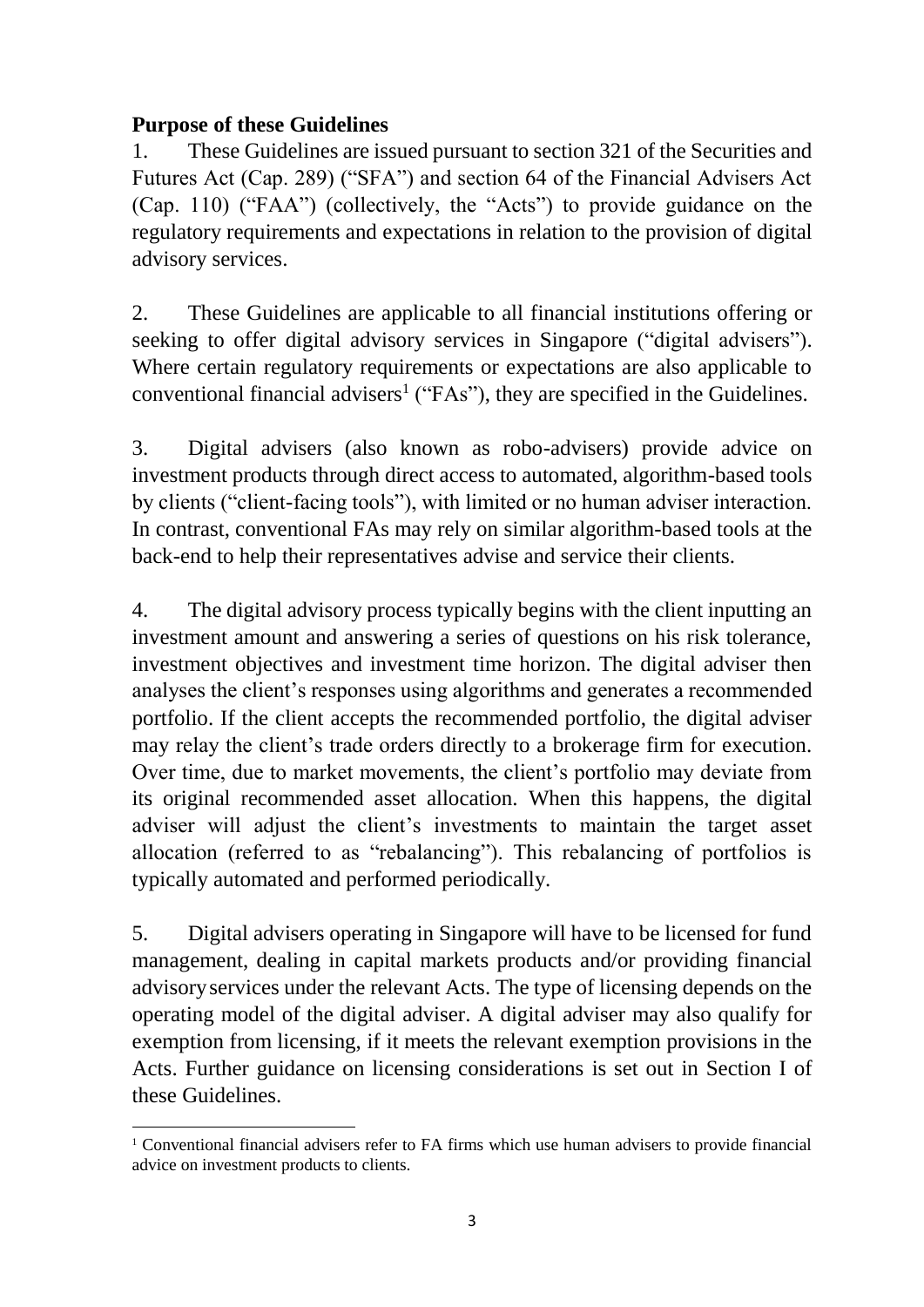6. As algorithms are core components of a digital adviser's client-facing tool<sup>2</sup> , we have set out guidance on the governance and supervision of algorithms expected of digital advisers in Section II of the Guidelines. In addition, Section II highlights some of the pertinent requirements and provides clarity on the applicability of existing requirements to digital advisers, such as those relating to technology risk management, prevention of money laundering and countering the financing of terrorism, suitability of advice, disclosure of information, applicability of the balanced scorecard framework, as well as advertisements and marketing.

7. These Guidelines should be read with the relevant Acts and their subsidiary legislation, written directions, notices, codes and other guidelines that MAS may issue from time to time.

1

<sup>&</sup>lt;sup>2</sup> This refers to automated, algorithm-based tools that clients can use directly, with limited or no human adviser interaction.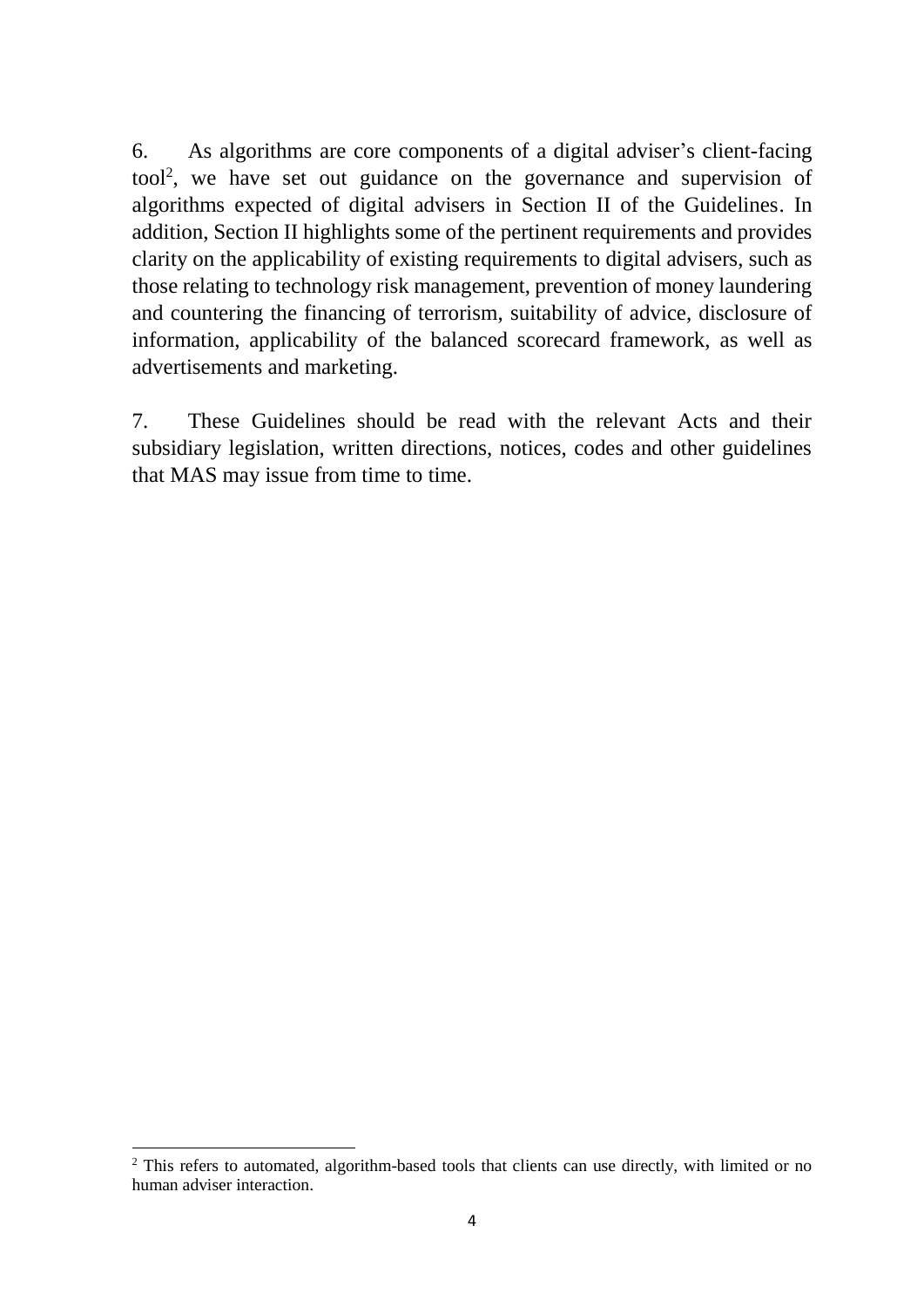#### <span id="page-4-0"></span>**Definitions**

8. For the purposes of these Guidelines,

"collective investment schemes that are in substance Excluded Investment Products" means collective investment schemes ("CIS") that comply with the investment restrictions set out in paragraph 2 of the Schedule of the Securities and Futures (Capital Market Products) Regulations 2018, regardless of whether such binding investment restrictions are stated in the CIS documents;

"digital adviser" means a person who provides digital advisory services;

"digital advisory services" means the provision of advice on investment products using automated, algorithm-based tools which are client-facing, with limited or no human adviser interaction in the advisory process<sup>3</sup>;

"exempt financial adviser" means a person who is exempt from holding a financial adviser's licence under section 23(1) or section 100 of the FAA;

"financial adviser" means a holder of a financial adviser's licence under the FAA or an exempt financial adviser;

"investment product" has the same meaning as in section  $2(1)$  of the FAA; and

"specified products" has the same meaning as in section 2(1) of the SFA.

9. The terms used in the Guidelines shall, except where expressly defined in the Guidelines or the context otherwise requires, have the same meanings as defined in the relevant Acts.

**<sup>.</sup>** <sup>3</sup> Elements of human interaction is allowed only if it is providing technical assistance to clients, assisting clients on IT-related queries/issues or clarifying with clients on their responses if inconsistencies are noted.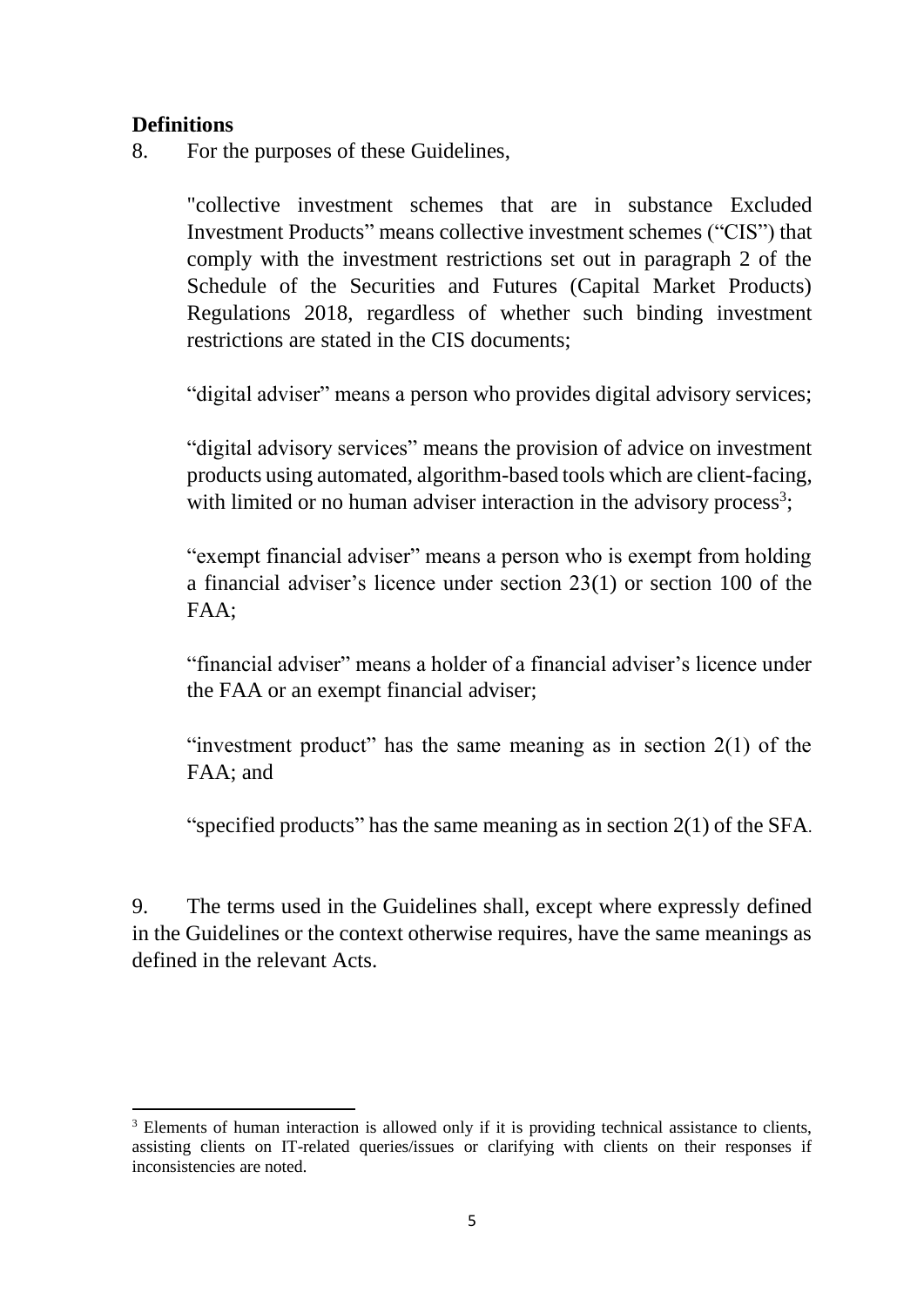## <span id="page-5-0"></span>**Section I: Licensing Requirements and Exemptions**

#### <span id="page-5-1"></span>Licensing requirements

10. There is no separate authorisation regime for digital advisers. The licensing framework embodied in the SFA and FAA is technology agnostic and is applicable to digital advisers. Financial institutions ("FIs") that carry on regulated activities under these Acts are required to be appropriately licensed, unless they qualify for the relevant exemptions in the Acts. This is regardless of the channel used to deliver such regulated activities (i.e. whether via human advisers or digital advisory tools).

11. We have observed a range of business models for the offering of digital advisory services. In Singapore, the relevant regulatory framework applicable to a digital adviser would depend on the operating model of, and specific activities carried out by, the digital adviser. Please refer to **Annex A** for a summary of the licensing considerations for digital advisers.

12. The provision of financial advisory services is regulated under the FAA. Digital advisers carrying out such services are required to hold a financial adviser's licence, unless otherwise exempted. Digital advisers which are FAs can carry out limited SFA-regulated activities that are incidental to the provision of advice, without the need for additional licensing under the SFA. These include passing on their clients' orders to a brokerage firm<sup>4</sup> for execution after advising them, or rebalancing their portfolios comprising CIS back to the most recent advice provided based on the agreed asset allocation. However, digital advisers which are FAs are not allowed to handle or have control over clients' assets or moneys, or operate an omnibus account for clients.

13. Besides the provision of financial advisory services, some digital advisers also offer a platform for the execution of capital markets products beyond the passing of such orders to brokerage firms for execution. These digital advisers are required to hold a Capital Markets Services ("CMS") licence for dealing in capital markets products.

14. Some digital advisers have discretion over the management of clients' investment portfolios beyond portfolio rebalancing. Such digital advisers are required to hold a CMS licence in fund management.

<sup>1</sup> <sup>4</sup> In the case of CIS, clients' orders will be passed on to fund management companies for processing.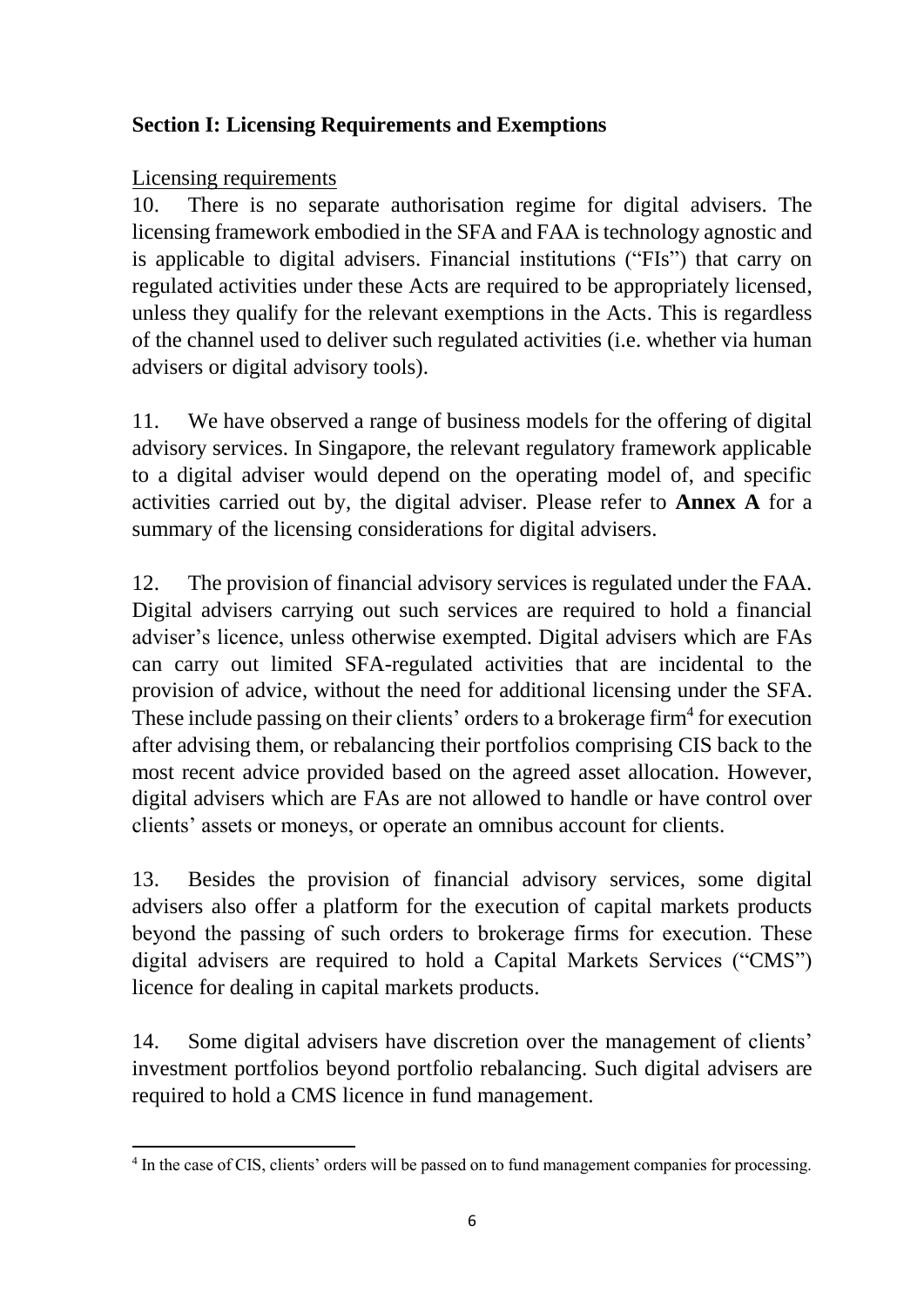15. Some digital advisers may choose to outsource the development and maintenance of their client-facing tools to a third party provider<sup>5</sup>. For the avoidance of doubt, the third party provider is not required to be licensed by MAS if it does not carry out financial advisory services, fund management or dealing activities directly for clients<sup>6</sup>. Digital advisers should nonetheless subject the third party provider to appropriate due diligence processes in order to assess the risks associated with the outsourcing<sup>7</sup> arrangement.

## <span id="page-6-0"></span>Digital advisers operating as FAs: Licensing exemption for dealing in capital markets products that are specified products other than OTC derivatives contracts

16. As mentioned in paragraph 12, some digital advisers typically assist clients to pass their buy or sell orders (e.g. CIS, bonds and stocks) to brokerage firms for execution. The passing of such orders to brokerage firms for execution constitutes dealing in capital markets products under the SFA. However, MAS recognises that the risks posed by facilitating the execution of clients' buy or sell orders are low. To allow FAs to provide better services to clients, digital advisers which are FAs are exempted from the need to hold a CMS licence for dealing in capital markets products if they merely assist to pass on clients' buy or sell orders to brokerage firms for execution, provided that such dealing is incidental to their financial advisory activities ("Dealing Exemption") $8$ .

17. Dealing is considered incidental only if the digital adviser has provided advice to a client and subsequently assists the client to pass on the order to a brokerage firm for execution. For avoidance of doubt, the Dealing Exemption is independent of whether the specific recommendation is accepted by the client. For instance, if the client decides on an alternative product or CIS which is different from the digital adviser's advice and recommendation, the digital adviser may still rely on the Dealing Exemption to execute the order for the client. Where clients choose not to rely on the advice provided, digital advisers are additionally required to meet the safeguards set out in the FAA Notice on

**.** 

<sup>&</sup>lt;sup>5</sup> This refers to a situation where a third party provider offers white labelling services for the use of its platforms or algorithms to a financial institution under a business-to-business arrangement.

<sup>6</sup> Examples include arrangements whereby the third party provider is simply providing white-label technology to the digital adviser, where the advice is provided to clients through the digital adviser. <sup>7</sup> The Guidelines on Outsourcing set out MAS 'expectations of an FI that has entered into any

outsourcing arrangement or is planning to outsource its business activities to a service provider. <sup>8</sup> The Dealing Exemption is prescribed under paragraph 2(1)(j) of the Second Schedule to the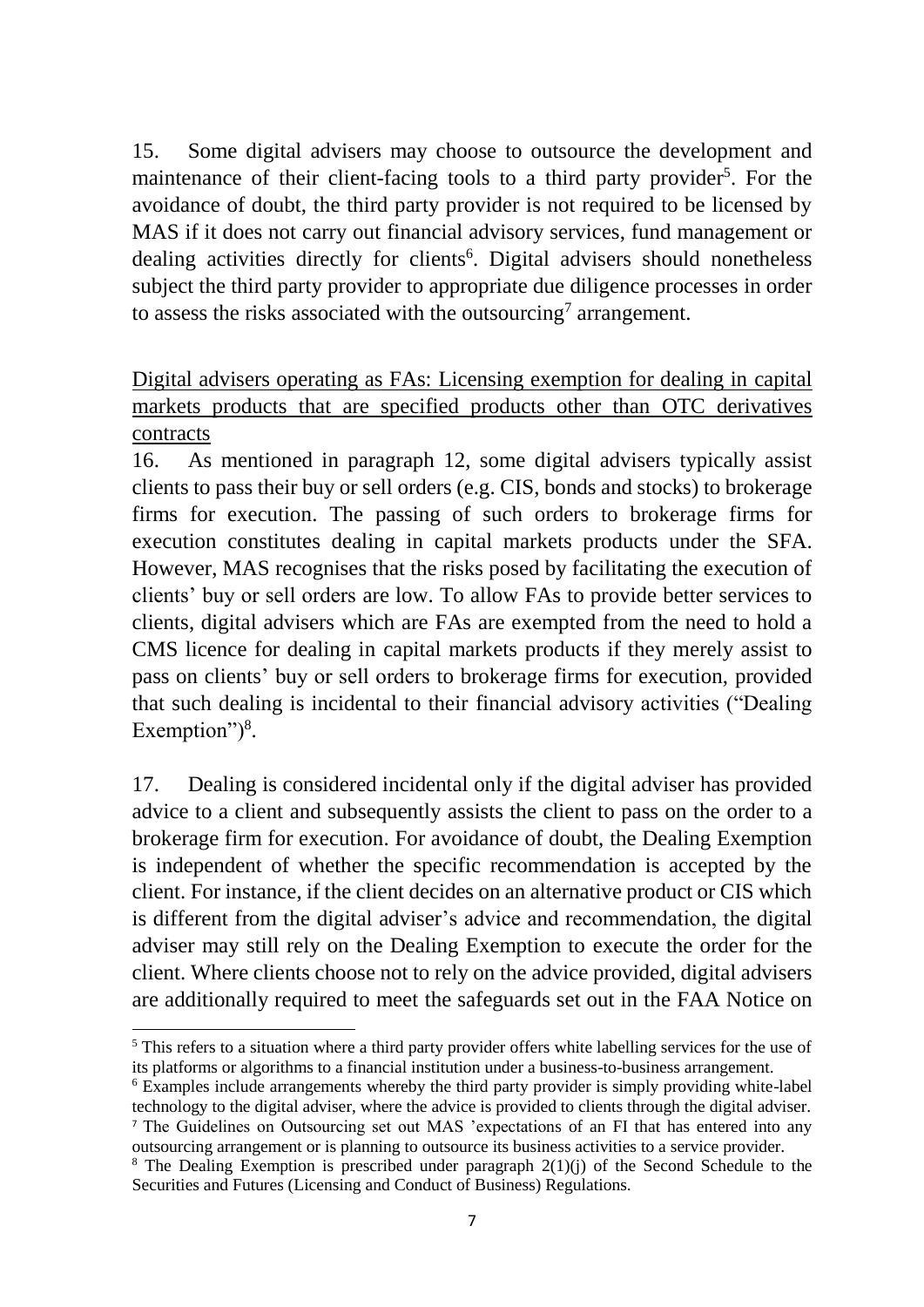Recommendations on Investment Products ("FAA-N16"). These safeguards include documenting the decision of the client and highlighting to the client in writing that it is the client's responsibility to ensure the suitability of the products purchased.

- 18. For the avoidance of doubt, the Dealing Exemption is applicable to:
- (a) all FAs i.e. both digital advisers and conventional FAs; and
- (b) execution of specified products other than OTC derivatives contracts.

FAs which rely on the Dealing Exemption to facilitate clients' buy or sell orders are required to meet the relevant conduct requirements<sup>9</sup> set out in paragraph 2(2) of the Second Schedule to the Securities and Futures (Licensing and Conduct of Business) Regulations ("SF(LCB)R").

<span id="page-7-0"></span>Digital advisers operating as FAs: Licensing exemption for fund management 19. It is common for digital advisers to offer rebalancing of clients' portfolios to address portfolio drift. This entails bringing the clients' portfolios back to the most recent advice provided to the clients on the recommended asset allocation. This rebalancing of portfolios is automated and performed periodically.

20. Such portfolio rebalancing activities are deemed as fund management under the SFA and persons who conduct such activities are required to hold a CMS licence in fund management unless otherwise exempted. That said, MAS recognises that there are merits to exempt digital advisers from holding a CMS licence in fund management to carry out rebalancing activities for portfolios that comprise solely of listed and unlisted CIS ("Fund Management Exemption") $10$ . Portfolio rebalancing is considered incidental to the advice provided where it is solely for the purpose of aligning the portfolio back to its last recommended allocation as agreed or chosen by the client, and there is no change to the constituents of the portfolio. The scope of the Fund Management Exemption is limited to CIS as rebalancing of portfolios comprising individual securities requires FAs to advise clients on which securities to invest in, and the client's consent should be obtained for this purpose.

**<sup>.</sup>** <sup>9</sup> These include keeping proper records of orders received from clients and how the order is executed, and other requirements relating to priority of clients' orders, dealing in specified products as a principal, and prohibition from holding clients' moneys or assets.

<sup>&</sup>lt;sup>10</sup> The Fund Management Exemption is prescribed under paragraph  $5(1)(g)$  of the Second Schedule to the Securities and Futures (Licensing and Conduct of Business) Regulations.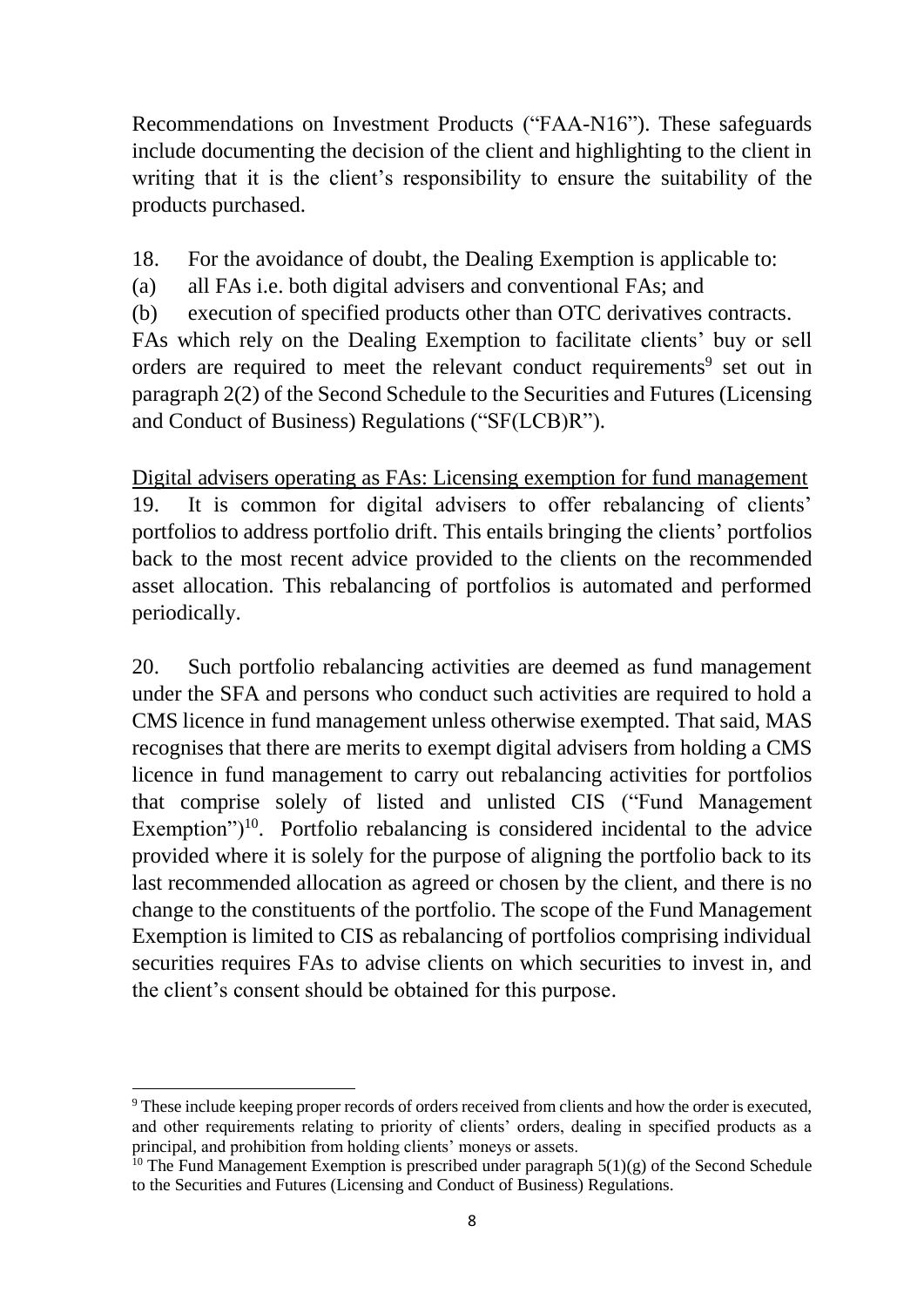21. Digital advisers relying on the Fund Management Exemption will be required to:

- (a) ensure that the rebalancing activity is carried out only for portfolios comprising solely listed and unlisted CIS;
- (b) obtain a one-time prior written authorisation from the client to periodically rebalance the constituent units of the portfolio;
- (c) provide a written disclosure to the client on the following, prior to obtaining the client's written authorisation referred in sub-paragraph (b) and as and when there are any changes in any of the following:
	- (i) the scope of rebalancing activities, including frequency and methodology of rebalancing;
	- (ii) fees payable and any other material terms and conditions associated with periodic rebalancing;
	- (iii) advance notice period that will be provided prior to carrying out any rebalancing activities; and
- (d) notify the client prior to each and every rebalancing transaction.

22. Similar to the Dealing Exemption, the Fund Management Exemption is applicable to all FAs, i.e. both digital advisers and conventional FAs.

<span id="page-8-0"></span>Digital advisers operating as fund managers: Track record and minimum assets under management requirements

23. The licensing criteria for fund management are set out in the Guidelines on Licensing, Registration and Conduct of Business for Fund Management Companies ("SFA04-G05"). Digital advisers that seek to offer their services to retail clients, but are unable to meet the requirement for a five-year corporate track record or minimum assets under management ("AUM") of S\$1 billion, can apply to be licensed for fund management, if they are able to meet additional safeguards, as follows:

- (a) key individuals of the digital adviser (e.g. chief executive officer, directors, and management members who are responsible for the design, operation and/or oversight of the digital advisory platform) have relevant experience in fund management and technology;
- (b) the digital adviser only offers to retail clients, portfolios that comprise all CIS that are in substance Excluded Investment Products ("EIPs"); and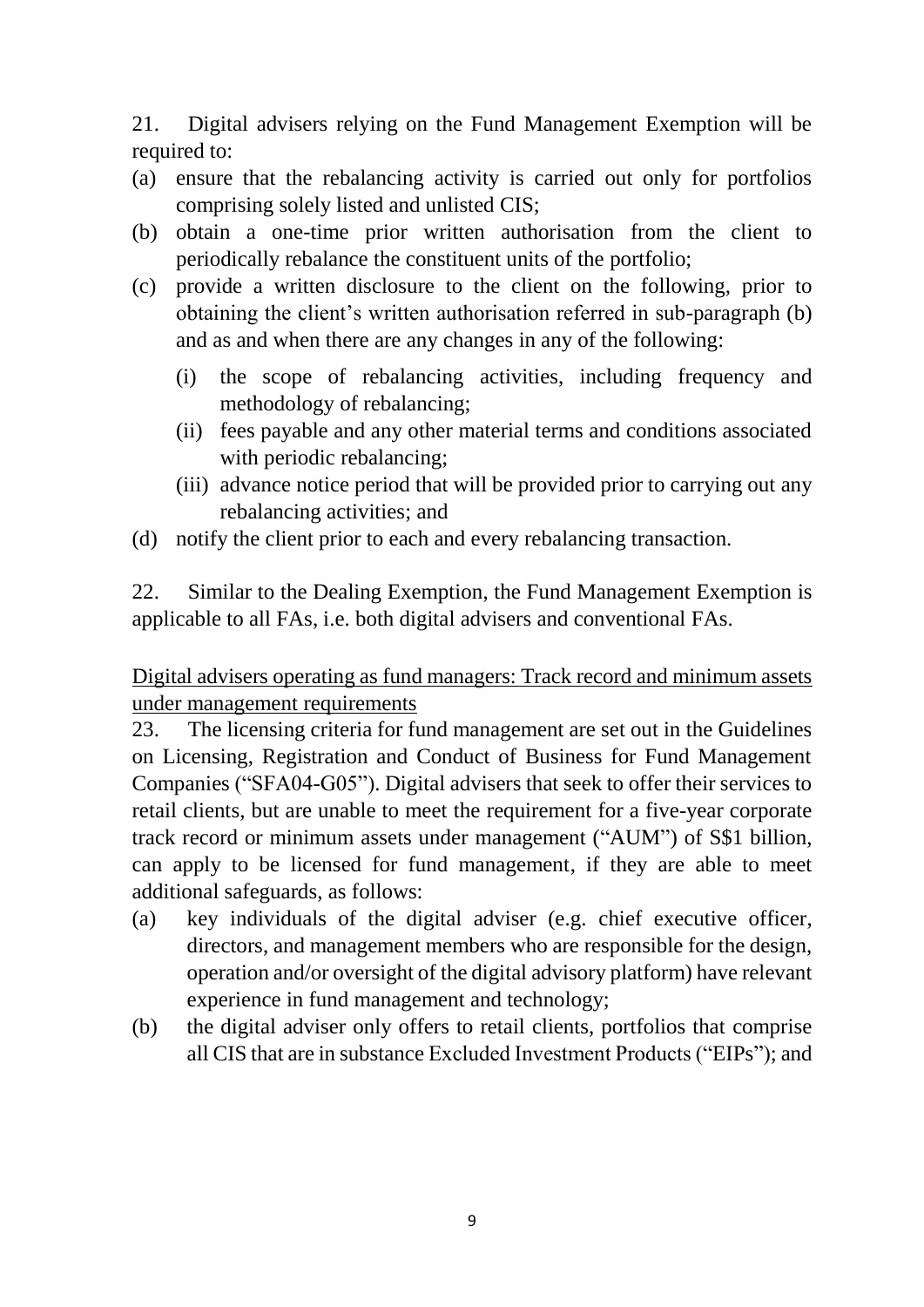(c) the digital adviser undergoes a post-authorisation audit<sup>11</sup> conducted by an independent third party at the end of its first year of operations.

These safeguards seek to enable digital advisers that have the relevant competency and good control and compliance arrangements, to offer digital advisory services on simple and diversified investment products to retail clients.

24. Digital advisers that do not meet the five-year corporate track record or minimum AUM criteria should not manufacture the underlying CIS used to build the model portfolios offered on their digital advisory platforms. In addition, the client-facing tools operated by such digital advisers should be fully automated, to avoid undue influence on the advisory and portfolio construction process or the client's investment decision.

25. Firms seeking to apply for a CMS licence or FA licence to provide digital advisory services in Singapore may refer to the following guidelines.

- (a) Guidelines on Criteria for the Grant of a Capital Markets Services Licence Other Than for Fund Management and Real Estate Investment Trust Management ("SFA04-G01");
- (b) Guidelines on Licensing, Registration and Conduct of Business for Fund Management Companies ("SFA04-G05"); and
- (c) Guidelines on Criteria for the Grant of a Financial Adviser's Licence ("FAA-G01").

**.** 

<sup>&</sup>lt;sup>11</sup> The post-authorisation audit should minimally cover the governance and controls over the development and maintenance of algorithms, handling of client moneys and assets, suitability of advice, technology risk, and prevention of money laundering and countering the financing of terrorism.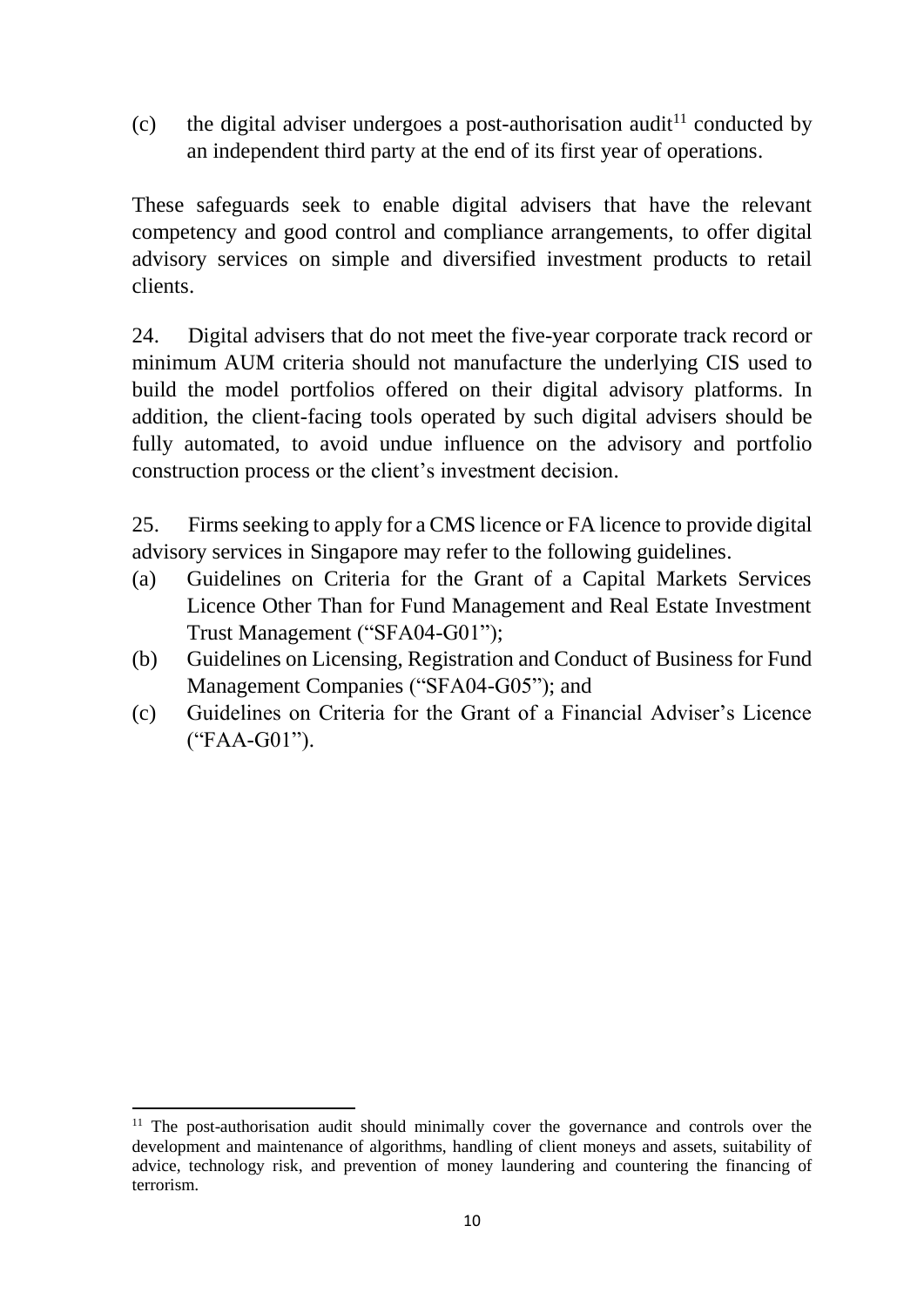## <span id="page-10-0"></span>**Section II: Other Regulatory Requirements Applicable to Digital Advisers**

26. A digital adviser is required to comply, on an ongoing basis, with all the applicable business conduct requirements set out in the SFA and/or FAA, and the accompanying Regulations, Notices and Guidelines issued under these Acts, as the case may be. Some of these requirements are highlighted below. The requirements in this section are not intended to be comprehensive or exhaustive.

27. Client-facing tools are primarily algorithm-driven. A fault or bias in the algorithms could adversely affect a large number or all of the digital advisers' clients who relied on the recommendations generated by the algorithms. Considering these additional risks, it is important that digital advisers put in place adequate governance and supervisory arrangements to effectively mitigate these risks. Our expectations on the governance and supervision of algorithms are set out below.

<span id="page-10-1"></span>Governance and supervision of algorithms

28. It is the responsibility of the Board<sup>12</sup> and Senior Management of the digital adviser to maintain effective oversight and governance of the clientfacing tool. Given the potential detriment to a significant number of clients arising from a fault or bias in the algorithms, whether due to oversight or as a result of poor design, the Board and Senior Management should ensure that there are sufficient resources to monitor and supervise the performance of algorithms. The digital adviser should be adequately staffed with persons who have the competency and expertise to develop and review the methodology of the algorithms. Adequate training should also be provided to all staff who use the client-facing tool.

29. The Board and Senior Management should also put in place systems and processes to ensure a sound risk management culture and environment in their firms, as well as compliance with the relevant rules and regulations. These include:

(a) approving the design and methodology development of the client-facing tool and ensuring its proper maintenance;

 $\overline{a}$  $12$  The duties and responsibilities of a director and CEO are set out in regulations 13 to 13C of the Securities and Futures (Licensing and Conduct of Business) Regulations and regulations 14 to 14AA of the Financial Advisers Regulations.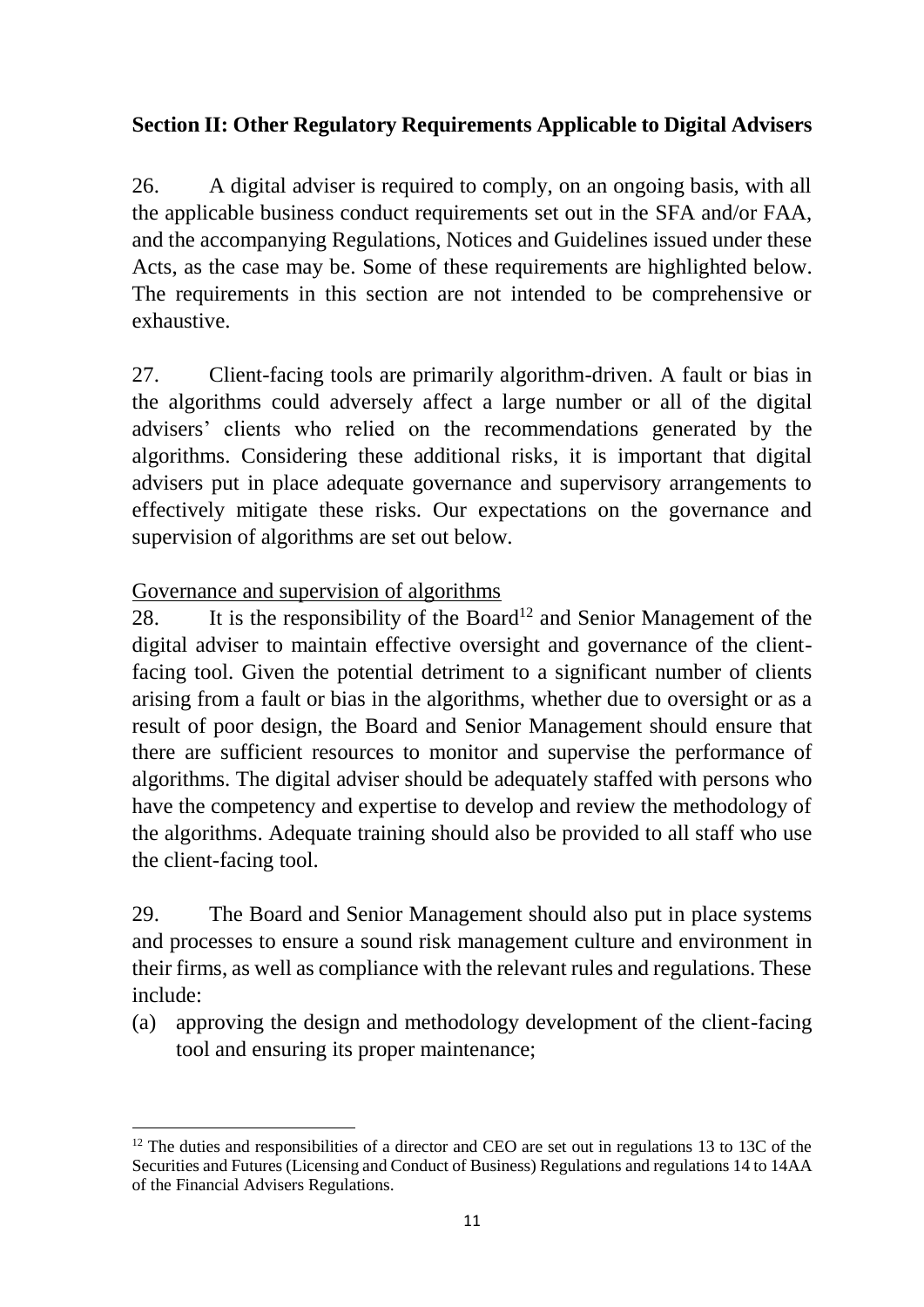- (b) approving the policies and procedures that apply to the systems and processes of the client-facing tool;
- (c) maintaining oversight over the management of the client-facing tool, such as designating appropriate personnel to approve changes to the algorithms, and having security arrangements to identify and prevent unauthorised access to the algorithms;
- (d) ensuring that the requirements set out in the Notice and Guidelines on Technology Risk Management are adhered to; and
- (e) maintaining proper documentation on the design and development of the algorithms.

30. While the Board and Senior Management may delegate the day-to-day operational oversight and governance of the client-facing tools to other personnel, they remain ultimately responsible and accountable for the proper development, monitoring and testing of the client-facing tools.

#### *Developing the client-facing tool*

**.** 

- <span id="page-11-0"></span>31. In developing the client-facing tools, digital advisers should:
- (a) ensure that the methodology of the algorithms behind the client-facing tool is sufficiently robust;
- (b) ensure that the tool collects all necessary information and sufficiently analyses the information to make a suitable recommendation, including have proper mechanisms to identify and resolve contradictory or inconsistent responses from clients<sup>13</sup>;
- (c) have controls in place (e.g. knock-out questions) to identify and eliminate clients who are unsuitable for investing<sup>14</sup>;
- (d) perform sufficient testing, prior to the launch of the tool and when changes are made to the tool, to detect any error or bias in the algorithms and to consistently and reliably achieve the following key outcomes:
	- (i) The algorithms correctly classify clients according to their risk profiles based on inputs provided by them. In particular, the digital

<sup>&</sup>lt;sup>13</sup> For instance, digital advisers can alert a client to inconsistencies in his responses through pop-up boxes and suggest for the client to reconsider the information provided. Digital advisers may also resolve contradictory or inconsistent responses from the client by asking additional questions or through other means such as by contacting the client to obtain further clarification on his response.

<sup>&</sup>lt;sup>14</sup>Digital advisers can implement the use of "knock-out" or threshold questions to identify and eliminate clients who are not suitable to participate in the digital advisory platform and may need to consider seeking investment advice from a human adviser. Examples include clients who indicate the need for capital preservation or who state that they cannot afford to lose their principal investment sum.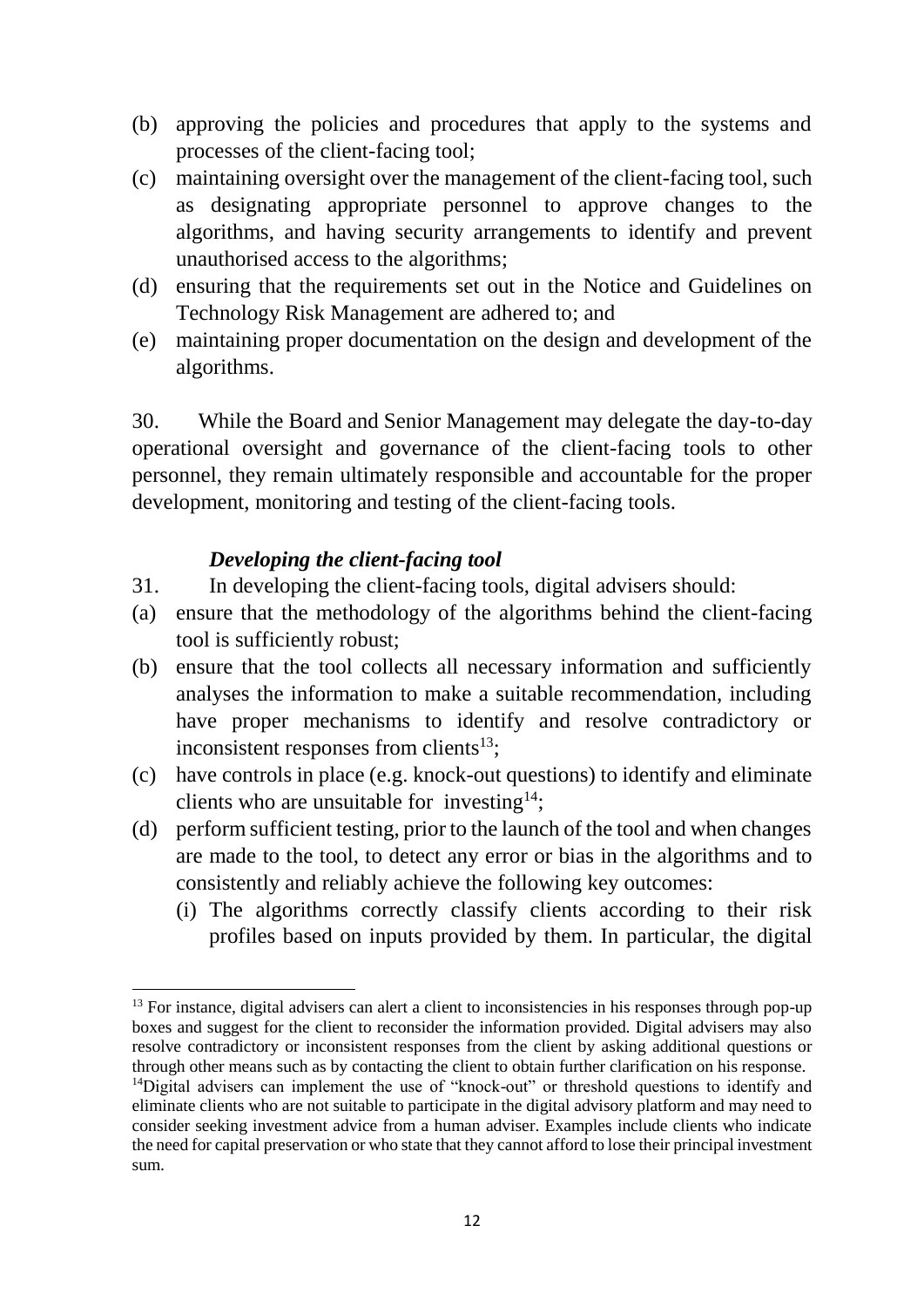adviser is expected to conduct back-testing using hypothetical inputs to ensure that the risk profiles generated by the algorithms are in line with its risk profiling methodology. The testing should ensure that the algorithm scores and assigns risk profiles to clients correctly and consistently; and

(ii) The algorithms produce the intended asset allocation and investment recommendation according to the digital adviser's risk profiling methodology.

#### *Monitoring and testing of the client-facing tool*

<span id="page-12-0"></span>32. Digital advisers should also have policies, procedures and controls in place to monitor and test their algorithms on a regular basis to ensure that they are performing as intended. Digital advisers should, at a minimum, have the following processes in place:

- (a) access controls to manage changes to the algorithms whenever necessary;
- (b) controls to detect any error or bias in the algorithms;
- (c) controls to suspend the provision of advice if an error or bias within the algorithms is detected; and
- (d) compliance checks on the quality of advice provided by the client-facing tool. Such checks should be conducted regularly and when there are changes to the algorithms. This should include post-transaction sample testing, and should be reviewed by an independent and qualified human adviser<sup>15</sup> to ensure compliance with the requirements under the FAA. The frequency of such review should commensurate with the size and complexity of the digital adviser's operations.

#### <span id="page-12-1"></span>Technology risk management

 $\overline{a}$ 

33. It is an existing obligation for all FIs, including digital advisers, to implement internal policies and procedures to address technology risks. As digital advisers principally interact with their clients, transmit, store and process client information, and generate and deliver investment recommendations electronically, they may be more prone to malicious cyberattacks.

34. It is therefore imperative that digital advisers meet the requirements set out in FAA Notice on Technology Risk Management ("FAA-N18") and SFA Notice on Technology Risk Management ("CMG-N02"). Digital advisers

<sup>&</sup>lt;sup>15</sup> The individual should have the relevant competency and experience in providing FA services in order to carry out his or her role, and is not involved in the design, development and monitoring of algorithms.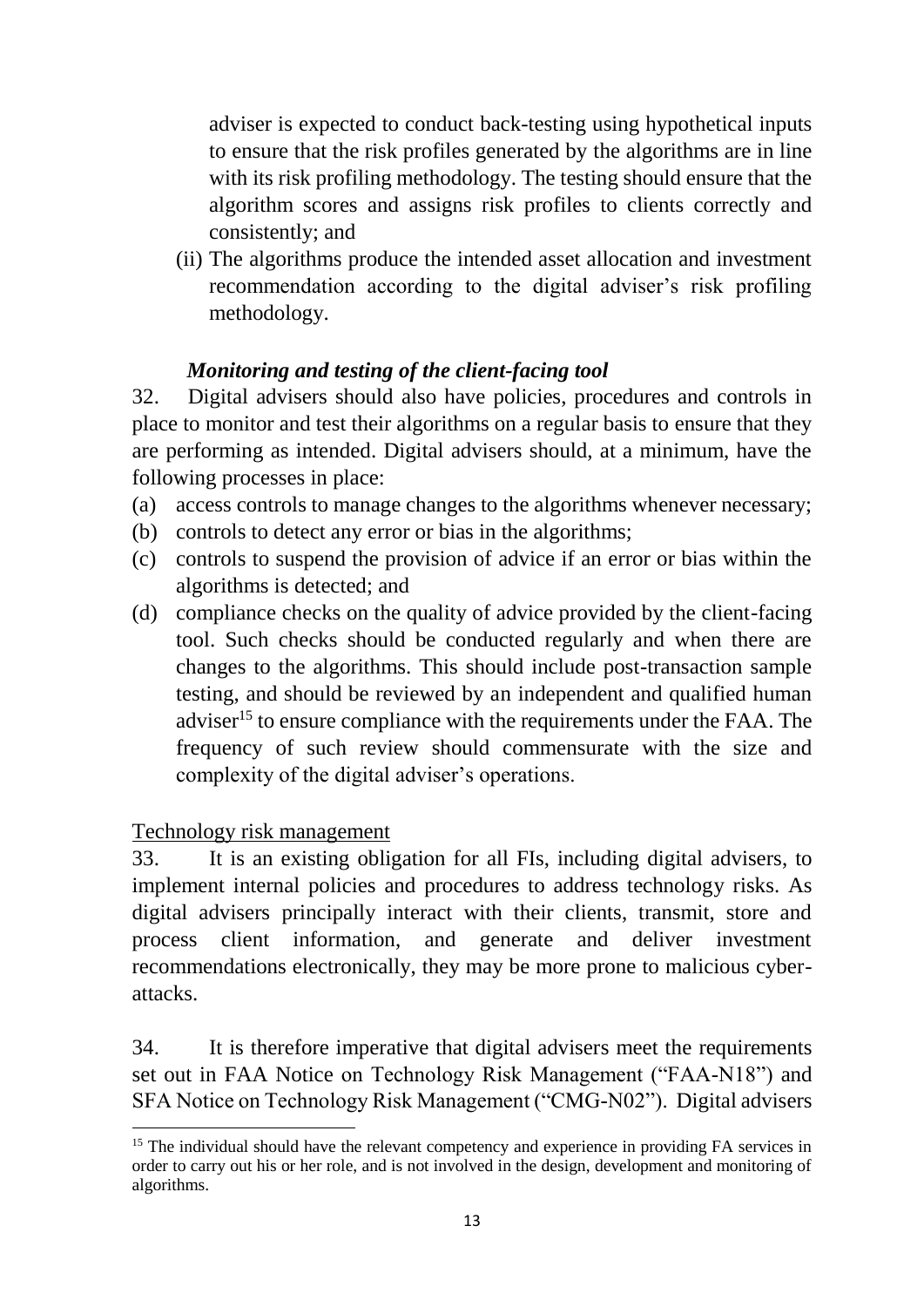should also refer to the Technology Risk Management Guidelines ("TRM Guidelines") for industry best practices which FIs are expected to adopt.

35. Digital advisers should also perform a gap analysis against the requirements set out in the Notices FAA-N18 and CMG-N02, as the case maybe, and TRM Guidelines and ensure that all gaps are adequately mitigated prior to the launch of the client-facing tools and when changes are made to these tools.

#### <span id="page-13-0"></span>Prevention of money laundering and countering the financing of terrorism

36. Similar to other FIs, digital advisers are required to have in place adequate policies, procedures and controls to mitigate money laundering and terrorism financing risks. This is set out in the FAA Notice on Prevention of Money Laundering and Countering the Financing of Terrorism ("FAA-N06") and SFA Notice to Capital Markets Intermediaries on Prevention of Money Laundering and Countering the Financing of Terrorism ("SFA04-N02") respectively.

37. Given the online business model of digital advisers, they must also take steps to address specific risks associated with non-face-to-face ("NFTF") business relations with a client. In this regard, digital advisers are expected to employ additional checks to manage the risk of impersonation when onboarding clients through NFTF means. Further guidance is set out in MAS' Circular on Use of MyInfo and Customer Due Diligence Measures for NFTF Business Relations ("AMLD 01/2018").

## <span id="page-13-1"></span>Disclosure of pertinent information

38. As a general disclosure principle, digital advisers should provide sufficient information to their clients to allow them to make informed investment decisions. Disclosures should also be presented in plain English and in a clear, simple and easily understandable manner.

#### *Information on algorithms*

<span id="page-13-2"></span>39. Specifically, on information relating to algorithms, MAS expects digital advisers to minimally disclose in writing, the following to their clients:

- (a) assumptions, limitations and risks of the algorithms;
- (b) circumstances under which the digital advisers may override the algorithms or temporarily halt the digital advisory service; and
- (c) any material adjustments to the algorithms.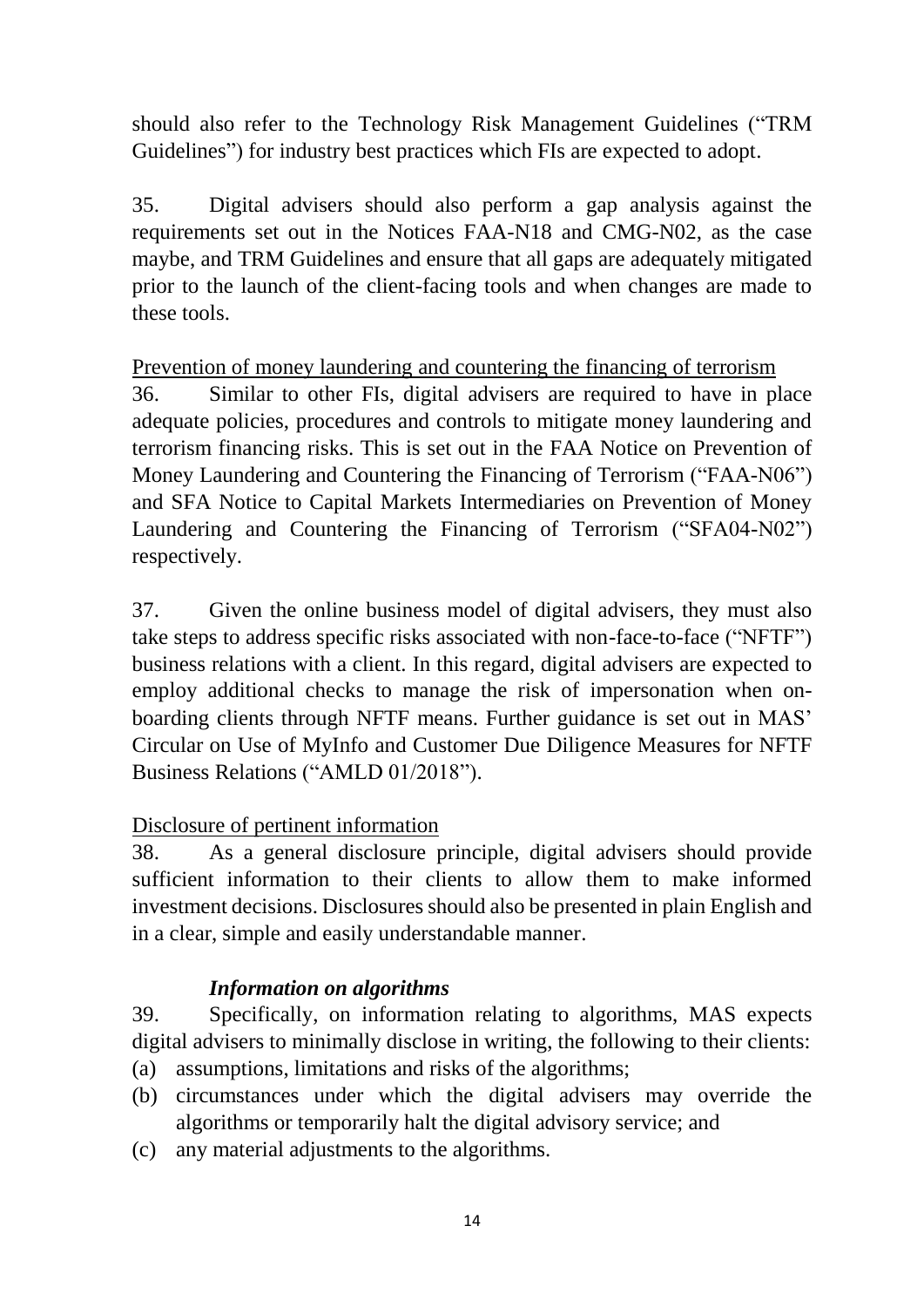#### *Conflicts of interest*

<span id="page-14-0"></span>40. Digital advisers operating as FAs are required to comply with the existing disclosure requirement on conflicts of interest set out under the FAA Notice on Information to Clients and Product Information Disclosure ("FAA-N03"). In particular, they must disclose in writing to their clients, any actual or potential conflict of interest arising from any connection to or association with any product provider, including any material information or facts that may compromise their objectivity or independence.

41. In the context of their business model, digital advisers should disclose situations where their algorithms are designed to direct clients to invest into investment products managed by their head office or affiliates or which pay higher commissions.

#### *Risk warning statement for overseas-listed investment products*

<span id="page-14-1"></span>42. FAs are allowed to pass clients' orders concerning specified products other than OTC derivatives contracts (such as overseas-listed exchange-traded funds) to brokerage firms for execution. As such, it is important for FAs to highlight to clients that the level of protection afforded to them may differ for such overseas-listed investment products, which operate under a different regulatory regime. All FAs, whether they are digital advisers or conventional FAs, are required to furnish such a risk warning statement to their clients at the point of account opening when advising them on overseas-listed investment products. Similarly, brokerage firms are required to provide a risk warning statement to clients before allowing them to transact in any overseas-listed investment product for the first time. The risk warning statement is set out in Annexes 4 of FAA-N16 and SFA04-N12.

43. When advising on overseas-listed investment products, all FAs are required to properly assess the merits of the overseas listed investment products, as well as the client's investment objectives, financial situation and particular needs. They are also required to ensure that they are not in violation of any applicable laws and regulations, including section 285(1) of the SFA which prohibits any person from making an offer of units in a CIS if the CIS has not been authorised or recognised for distribution in Singapore. In this regard, all FIs are prohibited from acting as principals or agents of foreign fund houses, if the CIS offered by these foreign fund houses are neither authorised nor recognized for distribution in Singapore. MAS considers an FI as acting as an agent of a foreign fund house when the former has a distribution arrangement with the latter.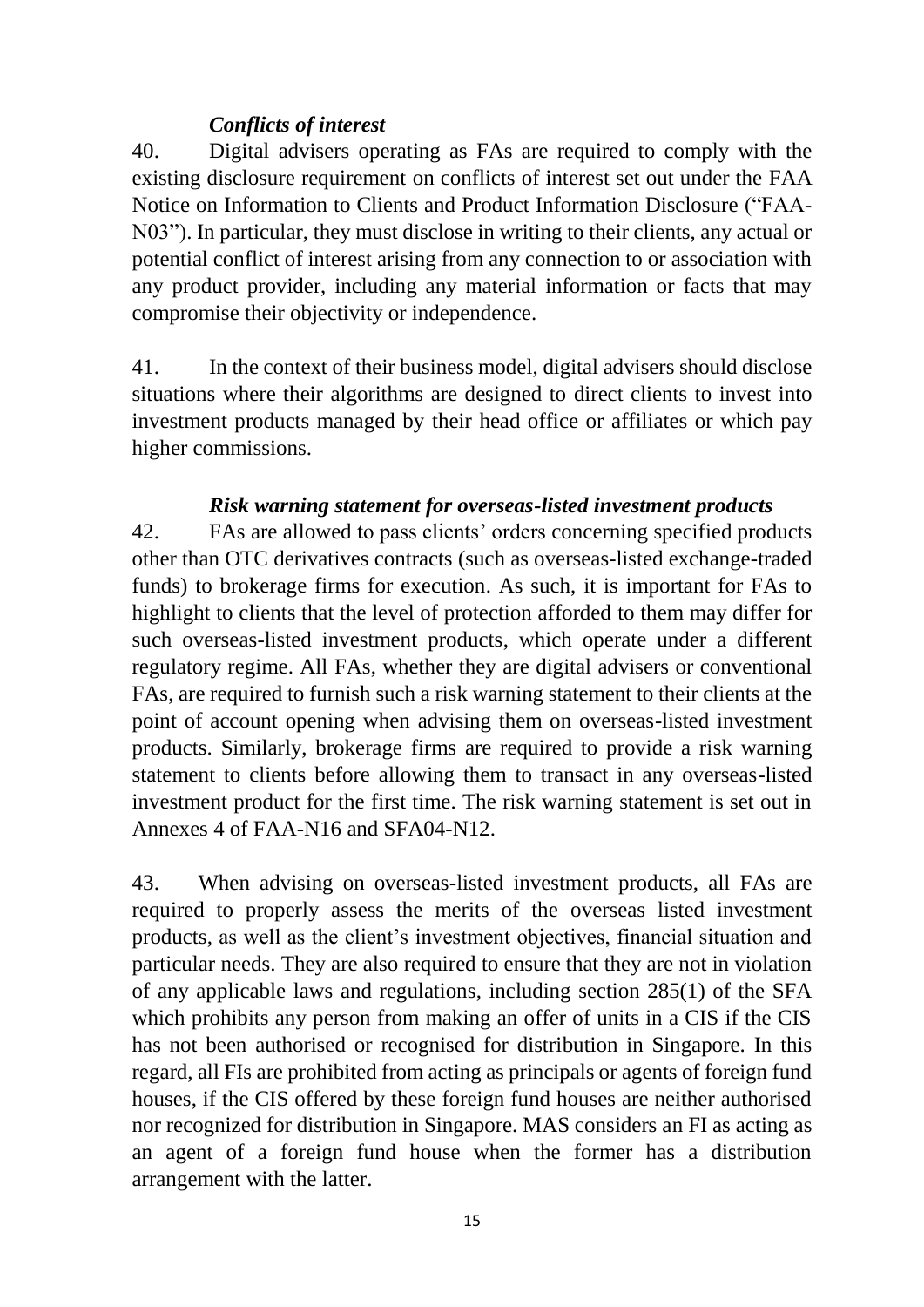#### <span id="page-15-0"></span>Suitability of Advice

44. As set out under section 27 of the FAA, digital advisers operating as FAs must have a reasonable basis for recommending any investment product to a person who may reasonably be expected to rely on the recommendation.

45. Paragraph 11 of the FAA-N16 sets out the following information that digital advisers are required to take reasonable steps to collect and document to ensure that the recommendation takes into account a client's investment objectives, financial situation and particular needs:

- (a) the financial objectives of the client;
- (b) the risk tolerance of the client;
- (c) the employment status of the client;
- (d) the financial situation of the client, including assets, liabilities, cash flow and income;
- (e) the source and amount of the client's regular income;
- (f) the financial commitments of the client;
- (g) the current investment portfolio of the client, including any life policy;
- (h) whether the amount to be invested is a substantial portion of the client's assets; and
- (i) for any recommendation made in respect of life policies, the number of dependants of the client and the extent and duration of the financial support required for each of the dependants.

## *Exception to collecting full information under paragraph 11 of FAA-N16*

<span id="page-15-1"></span>46. MAS recognizes that the risk of clients being subject to undue influence or active solicitation on their investment amounts during a fullyautomated advisory process is considerably lower compared to when they are dealing with conventional FAs. Clients who utilize the services of digital advisers are typically self-directed and have discretion on the amount they wish to invest. For the avoidance of doubt, fully-automated digital advisers refer to digital advisers with no human adviser intervention in the entire advisory process<sup>16</sup>. In view of the above, it is less crucial for fully-automated digital advisers to collect the information set out in limbs (c) to (i) of paragraph 11 of FAA-N16.

 $\overline{a}$ <sup>16</sup> Elements of human interaction to assist with non-advisory related matters, such as IT or technical support, or clarifying with clients on inconsistencies in their responses to fact-find, etc. do not disqualify an adviser from being deemed a fully-automated digital adviser.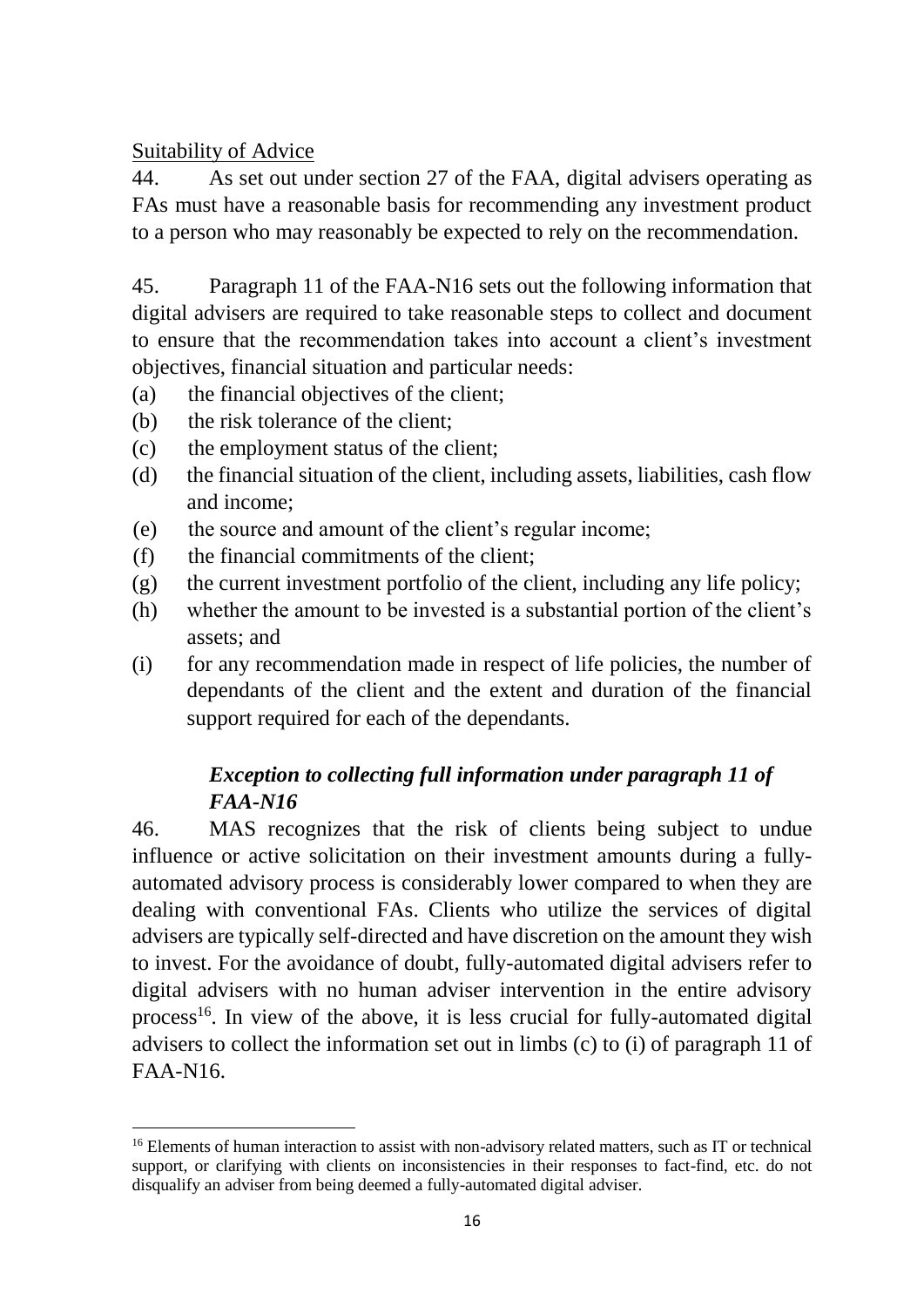47. In view of the above, fully-automated digital advisers are not required to collect full information on a client's financial circumstances as prescribed under paragraphs 11(c) to (i) of FAA-N16 ("FAA-N16 Exception") provided that **all** of the following conditions are met:

- (a) the advice is fully-automated, with no human adviser intervention in the advisory process. Human interactions are limited to providing technical assistance to clients, such as assisting clients on IT-related issues or clarifying with clients on their responses when inconsistencies are noted;
- (b) there are in-built "knock-out" or threshold questions to effectively identify and eliminate unsuitable clients (e.g. clients who cannot afford to lose their principal investment sums);
- (c) there are controls in place to identify and follow up on inconsistent responses provided by clients;
- (d) a risk disclosure statement is provided to clients to alert them that the recommendation does not take into consideration their financial circumstances, at the point when the recommendations are provided to them; and
- (e) the advice is limited to CIS that are in substance EIPs.

48. The FAA-N16 Exception is provided for under paragraph 11A of FAA-N16. For the avoidance of doubt, digital advisers relying on the FAA-N16 Exception must still take reasonable steps to collect information on the client's financial objectives and risk tolerance to satisfy themselves that the investment recommendation is suitable.

## <span id="page-16-0"></span>*Assessing clients' knowledge and experience*

49. FIs are required to assess if a client possesses the relevant knowledge and experience to invest in Specified Investment Products ("SIPs") through the Customer Knowledge Assessment ("CKA") or Customer Account Review ("CAR"). The same applies to digital advisers, regardless of whether the client is self-directed or not. These requirements are set out in SFA04-N12 and FAA-N16 respectively.

50. As such, it is important for digital advisers to have the relevant framework to collect information from clients to enable them to conduct CAR or CKA assessments for product suitability. If self-directed clients are assessed not to have the knowledge and experience to invest in SIPs, digital advisers are required to appropriately warn them and/or offer to provide advice to them. MAS would ordinarily not expect to exempt digital advisers from complying with the CAR and CKA requirements, unless a digital adviser is able to satisfy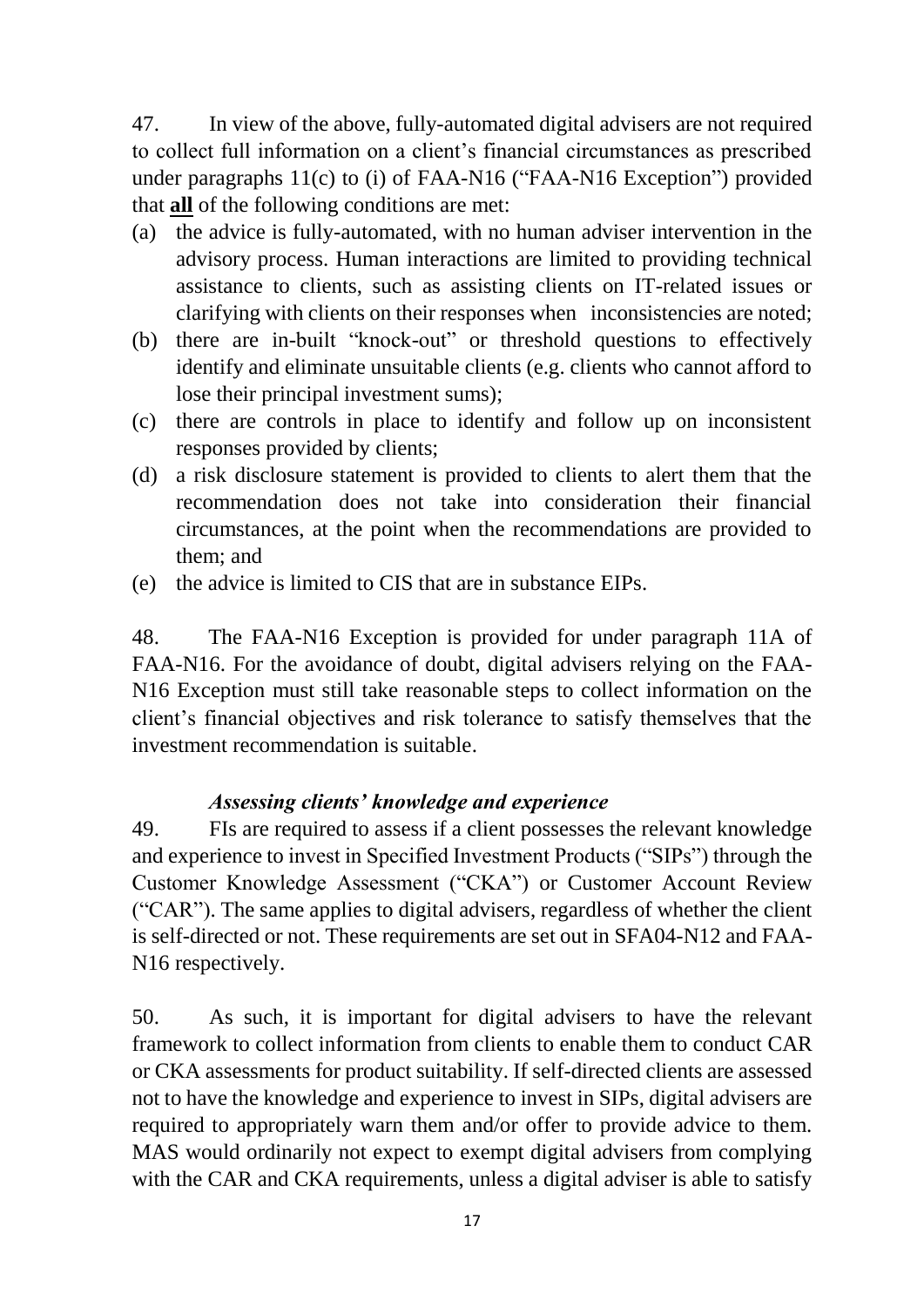MAS that it has an alternative but equivalent framework that will achieve the same effect and policy objectives as the CAR and CKA requirements in substance.

## <span id="page-17-0"></span>Balanced scorecard ("BSC") framework

51. The BSC framework is only applicable to FAs and representatives that provide recommendation or advice directly to clients. Digital advisers that operate without any representatives that provide recommendation or advice directly to clients, are not subject to the BSC requirements.

52. Persons who are appointed to design the FI's algorithms or review the suitability of recommendations generated by the client-facing tools and who do not provide recommendations or advice directly to clients are also not be subject to the BSC requirements. Digital advisers can refer to the FAQs on the BSC Framework Requirements for further guidance.

## <span id="page-17-1"></span>Advertisements and Marketing

53. Digital advisers are reminded of their obligations to comply with the advertisement requirements set out under regulations 46 to 46AD of the SF(LCB)R and regulations 22 to 22D of the Financial Advisers Regulations. This includes abiding by the principle that advertisements are not false or misleading. Advertisements including disclosures should also be fair and balanced, as well as clear and eligible. In instances where, for example, digital advisers disclose projected returns, they should highlight the probability of losses so as to provide a fair and balanced view. If past performance is disclosed, digital advisers should highlight visibly in writing to clients that past performance is not necessarily indicative of future performance.

54. Digital advisers may advertise their financial advisory services generally. However, given that digital advisers need to give due consideration to a client's investment objectives, financial situation and particular needs, where relevant, before recommending any model portfolio, digital advisers should not advertise specific model portfolios that they may recommend or provide on their digital platforms.